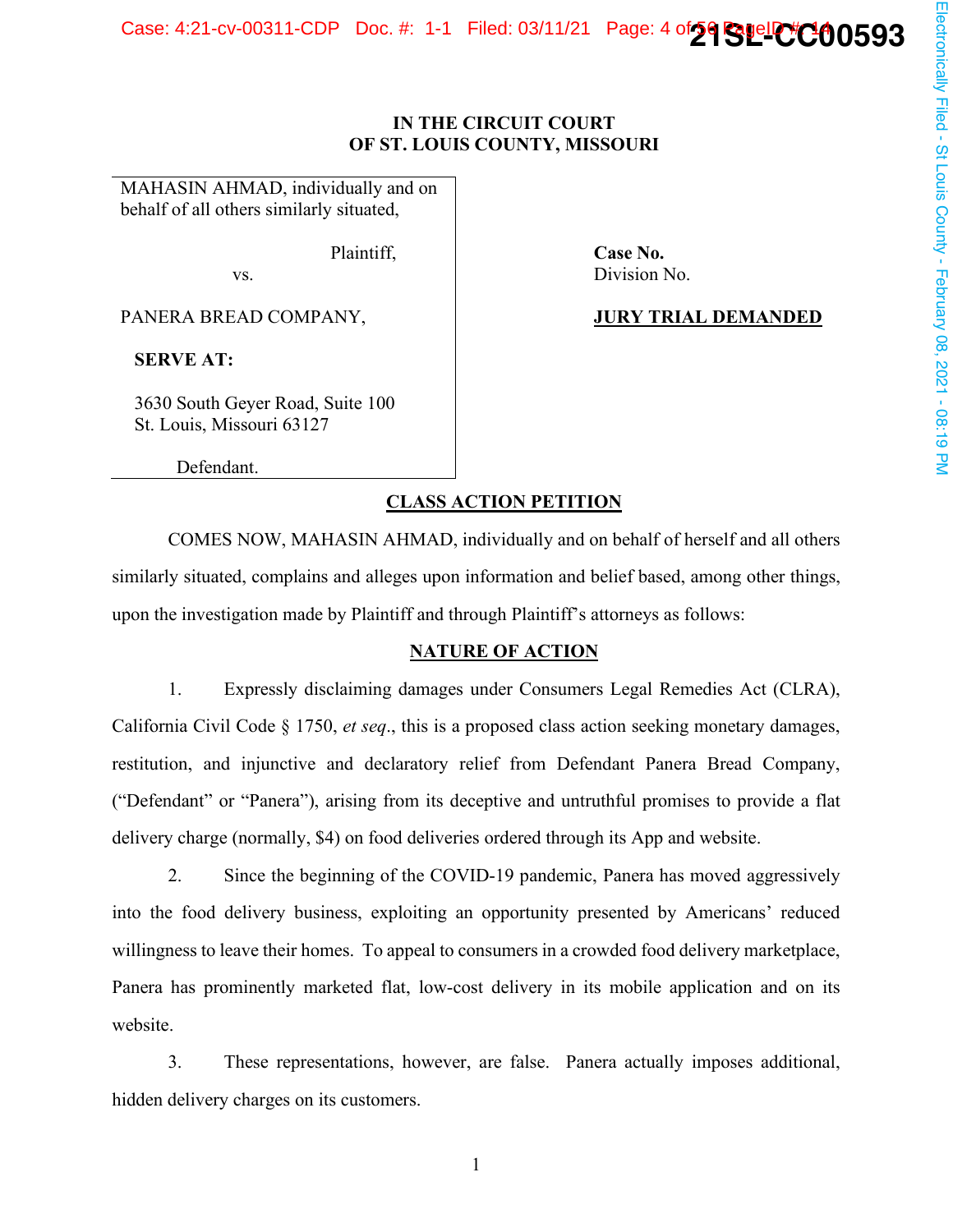#### Case: 4:21-cv-00311-CDP Doc. #: 1-1 Filed: 03/11/21 Page: 5 of 56 PageID #: 15

4. Specifically, Panera secretly marks up food prices for delivery orders only by 5%-7%. In other words, the identical sandwich costs approximately \$1 more when ordered for delivery than when ordered via the same mobile app for pickup, or when ordered in-store.

5. This hidden delivery upcharge makes Panera's flat, low-cost delivery promises patently false. The true delivery costs are obscured, as described above, and far exceed the prominent flat, low-cost promises.

6. By falsely marketing flat, low-cost delivery, Panera deceives consumers into making website or mobile app food purchases they otherwise would not make.

7. Panera misrepresents the nature of the delivery charges assessed on the Panera mobile application and the website, by issuing in-app and online marketing materials that fail to correct reasonable understandings of the flat, low-cost delivery promises, and that misrepresent the actual costs of the delivery service.

8. Specifically, Panera omits and conceals material facts about the Panera delivery service, never once informing consumers in any disclosure, at any time, that use of the delivery service causes an increase in food prices.

9. Hundreds of thousands of Panera customers like Plaintiff have been assessed hidden delivery charges they did not bargain for.

10. Consumers like Plaintiff reasonably understand the flat, low-cost delivery representations mean the total additional cost they will pay as a result of having their food delivered, as opposed to ordering online and picking up food in person, or ordering through the app and picking up food in person.

By unfairly obscuring its true delivery costs, Panera deceives consumers and gains 11. an unfair upper hand on competitors that fairly disclose their true delivery charges. For example, Panera competitors Del Taco and El Pollo Loco both offer delivery services through their app and website. But unlike Panera, Del Taco and El Pollo Loco fairly and prominently represent their true delivery charges.

12. Expressly disclaiming damages under Consumers Legal Remedies Act (CLRA),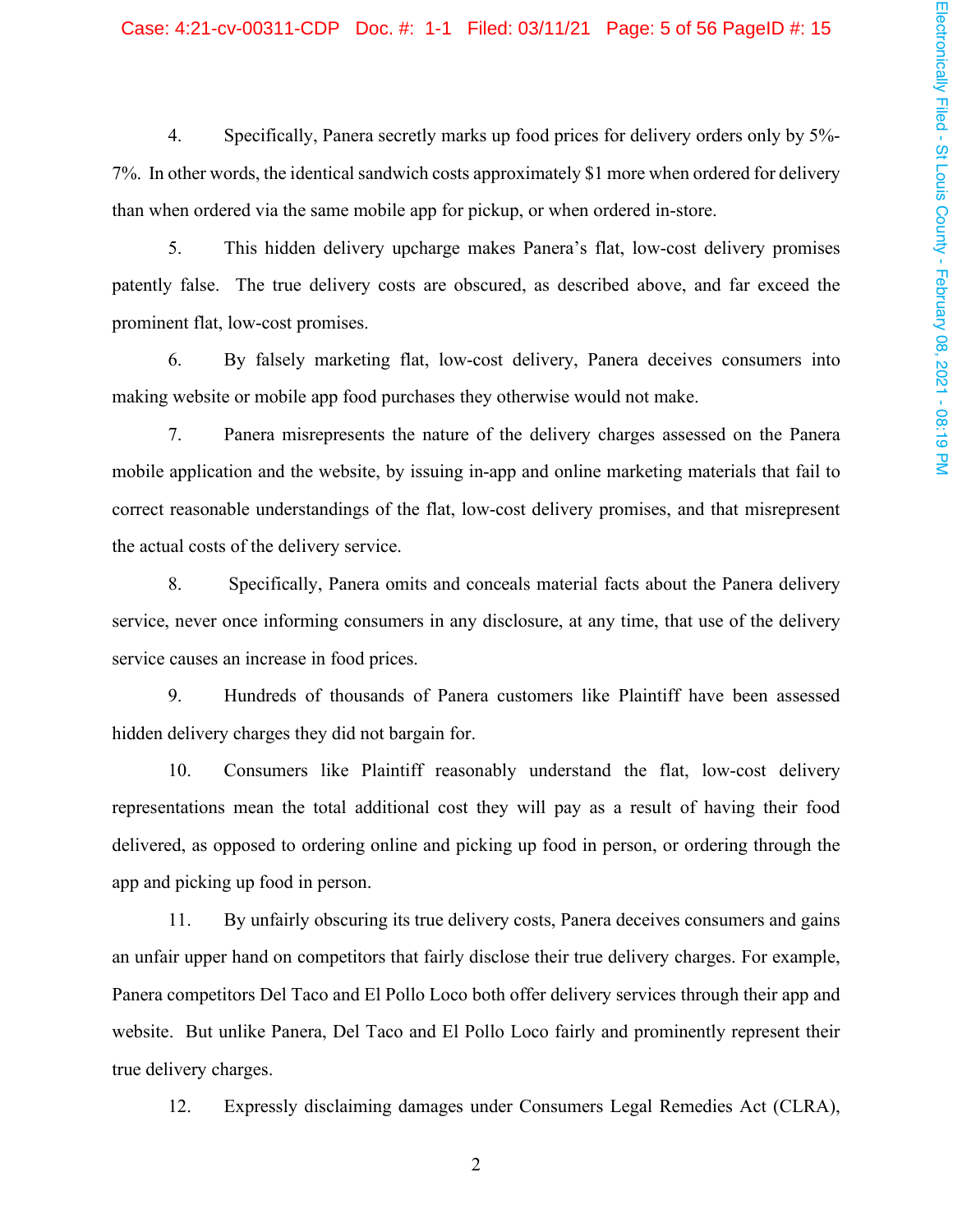California Civil Code § 1750, et seq., Plaintiff seeks damages and, among other remedies, injunctive relief that fairly allows consumers to decide whether they will pay Panera's delivery mark-ups.

### **PARTIES**

13. Plaintiff MAHASIN AHMAD is a citizen of the State of California, residing in Rancho Cucamonga, California.

Defendant, PANERA BREAD COMPANY, is engaged in the business of 14. providing food and delivery services to consumers, including Plaintiff and members of the putative class. Defendant Panera Bread Company, organized under the laws of Delaware with a principal place of business in the State of Missouri, resides in the county of St. Louis, Missouri.

#### **JURISDICTION AND VENUE**

15. This Court has personal jurisdiction over Defendant because Defendant conducts business and maintains its headquarters and numerous restaurants throughout the state of Missouri.

16. Venue is proper in this Court pursuant to Mo. Rev. Stat. 407.100(7) because Defendant resides in the County of St. Louis, Missouri and/or Defendant's principal place of business is in the County of St. Louis, Missouri. Venue is also proper pursuant to California Civil Code Section § 1780(d) because St. Louis County, Missouri is the county in which the Defendant (a) resides; (b) has its principal place of business; and (c) is doing business. Plaintiff has filed concurrently with Plaintiff's Petition Plaintiff's declaration of venue required by California Civil Code Section 1780(d), which is attached hereto as Exhibit A.

## **COMMON FACTUAL ALLEGATIONS**

#### A. Food Delivery Services Increase in Popularity, and then Explode in **Popularity During the Pandemic**

17. The online and mobile app food delivery industry predominately influences the country's most financially vulnerable populations. A nationwide research study conducted by Zion & Zion reveals that the largest user markets for web-based and mobile app delivery food services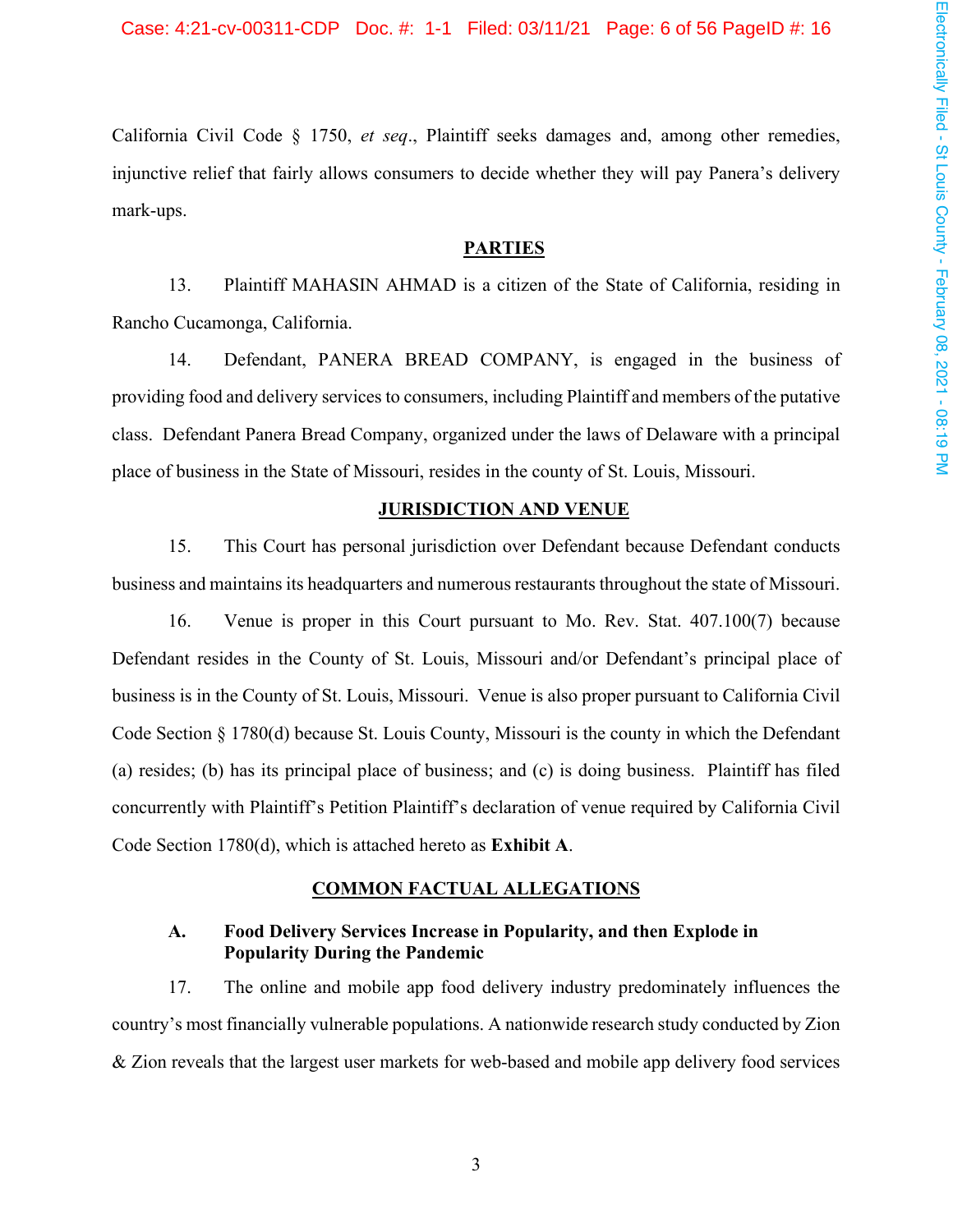#### Case: 4:21-cv-00311-CDP Doc. #: 1-1 Filed: 03/11/21 Page: 7 of 56 PageID #: 17

are the young and the poor<sup>1</sup>. During a 90-day timeframe,  $63\%$  of consumers between the ages of 18 and 29 used a multi-restaurant delivery website or app service, followed by 51% of consumers between the ages of 30 to  $44<sup>2</sup>$ . The study also demonstrated that the "less income a consumer earns, the more likely the consumer is to take advantage of restaurant delivery services," as those earning less than \$10,000 per year ordered online delivery the most  $(51.6\%)^3$ .

Put plainly, the allure for online and mobile app food delivery services has 18. historically been based upon pure convenience. A 2019 Gallup study of third-party delivery services companies like GrubHub, DoorDash, and Uber Eats reported 72% of customers order online food delivery because they don't want to leave their house; 50% so that they can continue with their ongoing activities; and  $41\%$  to avoid bad weather<sup>4</sup>.

19. The arrival of the unprecedented COVID-19 pandemic escalated the value of online and mobile app food delivery services from one of pure convenience to that of a comforting necessity for many consumers who are sick, in a high-risk population group for COVID-19, or simply do not feel safe to leave their homes and venture out into the public to purchase food during quarantine.

20. In the wake of the food delivery surge, Consumer Reports highlighted the need for fee transparency for consumers who use these apps and services<sup>5</sup>. A research team investigated food delivery companies and the report measured their compliance with new rules regarding fees enacted in seven US cities aimed at protecting consumers and businesses during the pandemic. It found that these companies continued to not comply with the new ordinances and continued to "employ design practices that obfuscate fees." They concluded that "[c] on sumers deserve to have informed choices to understand what they are being charged for *and* how their dollars spent

 $\mathbf{1}$ See Aric Zion and Thomas Hollman, Zion & Zion Research Study, Usage and Demographics of Food Delivery Apps.

Id.  $\mathfrak{Z}$ 

Id.  $\overline{\mathcal{L}}$ 

See Sean Kashanchi, Gallup, Third-Party Delivery Will Grow; Is Your Restaurant Ready?, May 6, 2019.

Consumer Reports, Collecting Receipts: Food Delivery Apps & Fee Transparency, September 29, 2020.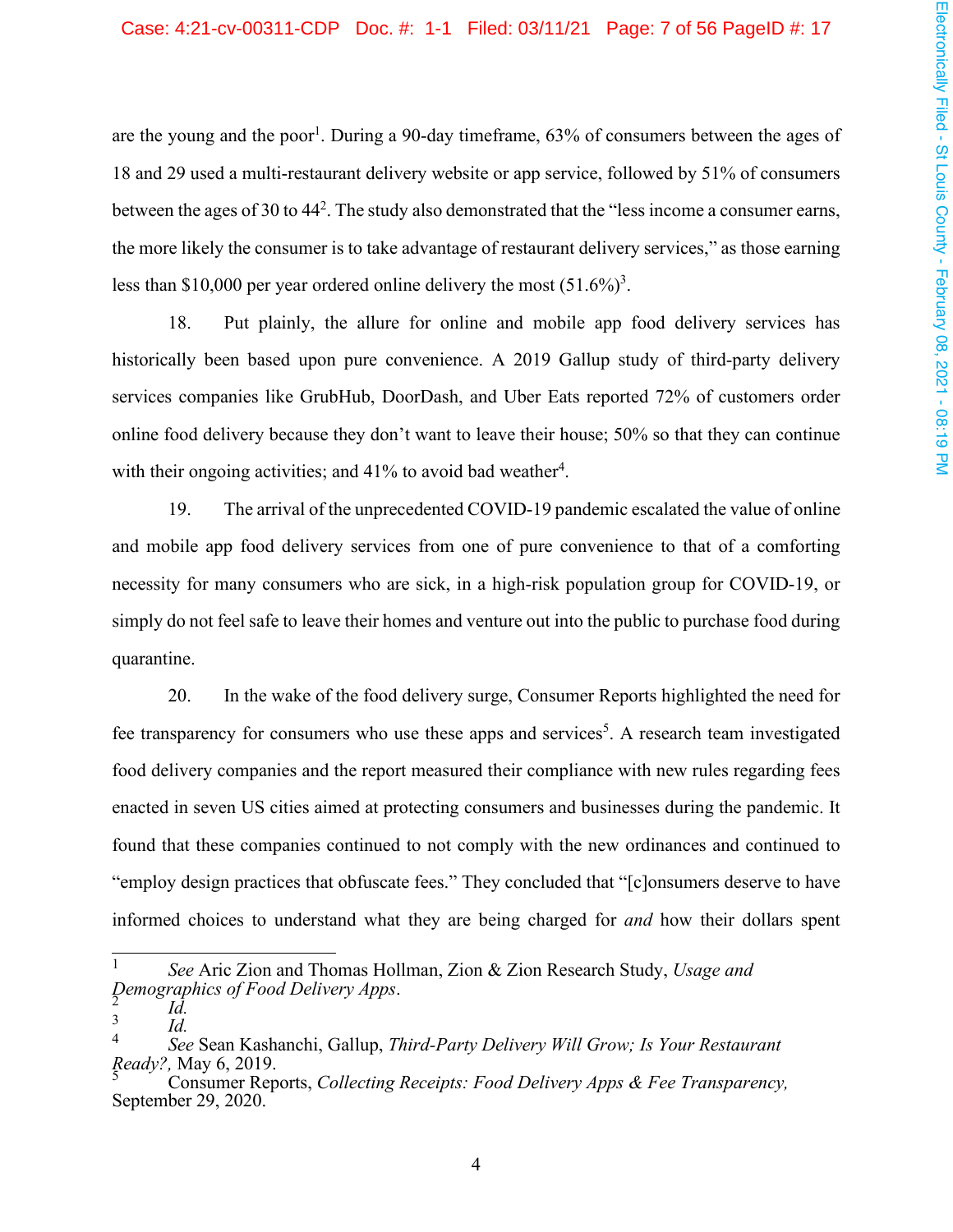impacts the restaurants they support and patronize in their communities."

#### **B.** Panera's App and Website Fails to Bind Users to Any Terms of Service

21. When a consumer downloads the Panera app, or uses the Panera website, he or she can choose to place an order without creating an account.

22. If one chooses to create an account, one enters in a name and contact information.

23. While the account creation screen contains a small hyperlink to view Panera's Terms of Service, users are not required affirmatively consent to such terms, such as by clicking a check box.

#### $C_{\bullet}$ Panera Prominently Promises Flat Fee Delivery on its App and Website

Beginning in early 2020, Panera began prominently featuring flat, low-cost delivery 24. promises on its mobile application and on its website.

25. Such representations often are made on the home screen of the app or website.

26. These flat, low-cost representations are then reiterated on the penultimate screen shown to consumers before finalizing a food purchase.

27. Specifically, for supposed \$4 flat fee delivery orders, that penultimate screen states: Subtotal: [representing the cost of the food selected]

Delivery Fee: [normally, \$4]

Taxes: [representing sales taxes]

TOTAL: [adding up the above]

28. In the end, there was no way for Plaintiff or other users of the Panera mobile application or website to avoid seeing Panera's promises of flat, low-cost delivery.

#### D. **Panera Omits and Conceals Material Facts About the Costs of the Panera Delivery Service**

29. But those disclosures were false and misleading.

30. First, Panera furtively marked up the cost of food reflected in the "Subtotal"adding 5-10% to the cost of food ordered for delivery. Panera did not and does not make similar mark-ups for identical food items ordered via the same app or website, where such items are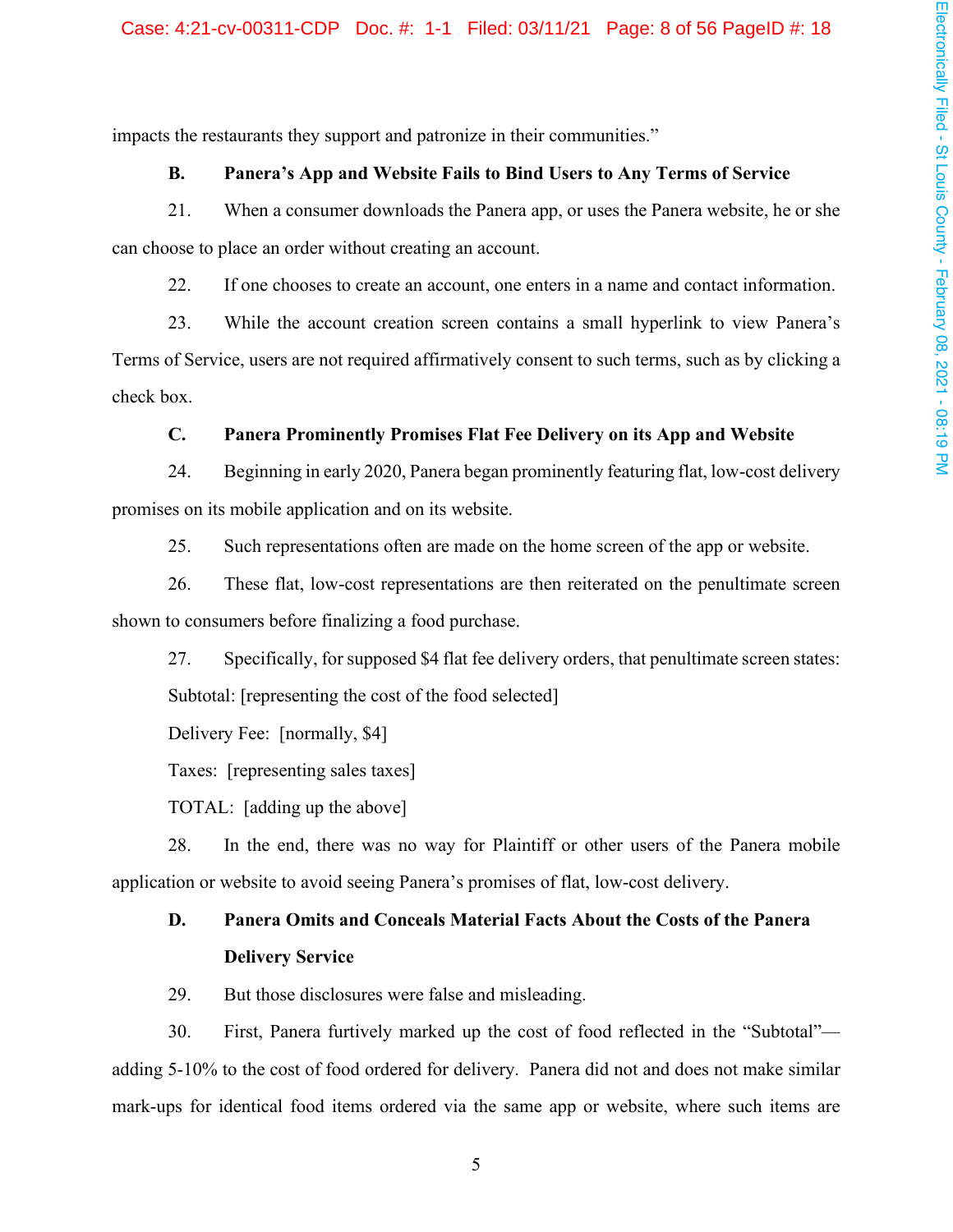ordered for pickup instead of delivery, or for food items ordered in-store.

31. Panera omitted this material fact from its app and website disclosures, never informing users of this secret markup.

32. This secret markup—which Panera only applied to delivery orders—is a hidden delivery fee. This alone renders false Panera's promise of flat, low-cost delivery, which is made repeatedly in the app and the website, and then in the "Delivery Fee" line-item on the order screen.

In short, the "delivery fee" is not actually "\$4." The actual "delivery fee"—the 33. extra charge for having food delivered as opposed to picking it up—is the listed "Delivery Fee" *plus* the hidden food markup applied exclusively to delivery orders.

34. Panera therefore does not inform consumers the true costs of its delivery service and it misrepresents its delivery charges as "\$4" when in fact those costs are actually much higher.

E. **Other Restaurant Industry Actors and Panera Competitors Disclose Delivery Fees Fairly and Expressly** 

35. By unfairly obscuring its true delivery costs, Panera deceives consumers and gains an unfair upper hand on competitors that fairly disclose their true delivery charges. For example, Panera competitors Del Taco and El Pollo Loco both offer delivery services through their app and website. But unlike Panera, Del Taco and El Pollo Loco fairly and prominently represent their true delivery charges.

For example, Del Taco does not mark-up food charges for delivery orders through 36. its app, nor does it add an additional "service charge" to delivery orders. Instead, for delivery orders its ordering screen presents the following:

Subtotal:

Tax:

Delivery Charge:

Tip:

All line-item amounts are *identical* for delivery and pick-up orders, except for the 37. plainly and fairly disclosed delivery charge—allowing consumers to understand the true cost of

6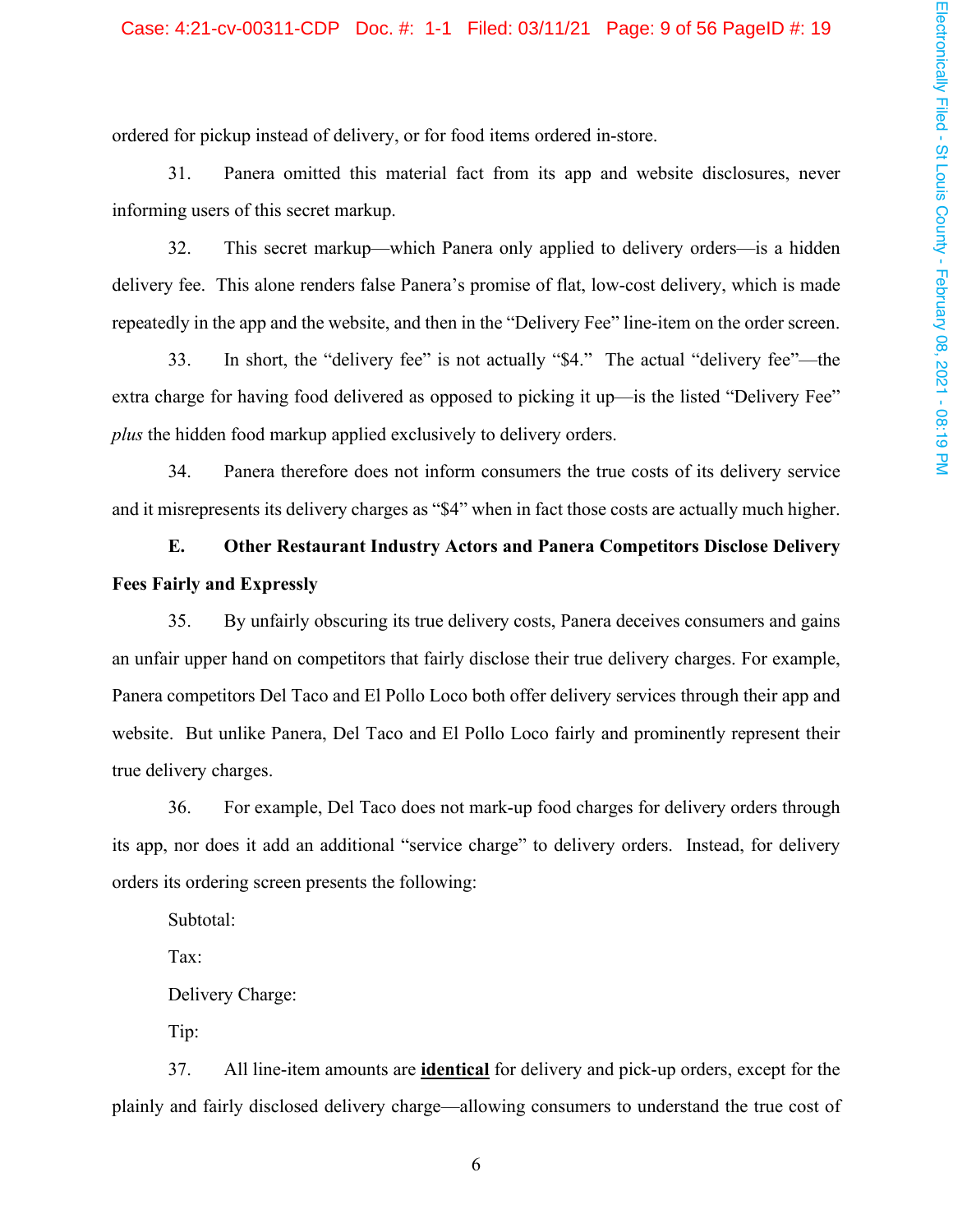the delivery service.

38. Similarly, Panera competitor El Pollo Loco does not mark-up food charges for delivery orders through its app, nor does it add an additional "service charge" to delivery orders. Instead, for delivery orders its ordering screen presents the following:

Subtotal:

Delivery Charge:

Tax:

39. All line-item amounts are **identical** for delivery and pick-up orders, except for the plainly and fairly disclosed delivery charge—allowing consumers to understand the true cost of the delivery service.

# **Defendant's Practice Is Unethical and Violated Established Ethical Standards**

40. Defendant's practices, as alleged herein, violated generally accepted ethical principles of business conduct.

41. The basis for the allegation that it was unethical to engage in the above practices comes, in part, from established ethical principles recognized by the American Marketing Association.

# **AMA Statement of Ethics**

42. The American Marketing Association ("AMA") "commits itself to promoting the its "Statement of Ethics." Id. AMA states that "marketers are expected to embrace the highest professional ethical norms and the ethical values implied by our responsibility toward multiple stakeholders (e.g., customers . . .)." *Id*. Thus, the Statement of Ethics contains "Ethical Norms," which "are established standards of conduct that are expected and maintained by society and/or professional organizations." Id.

43. The AMA's Ethical Norms state that marketers must "consciously avoid []

 $6$  Exhibit B, American Marketing Association Code of Conduct / AMA Statement of Ethics.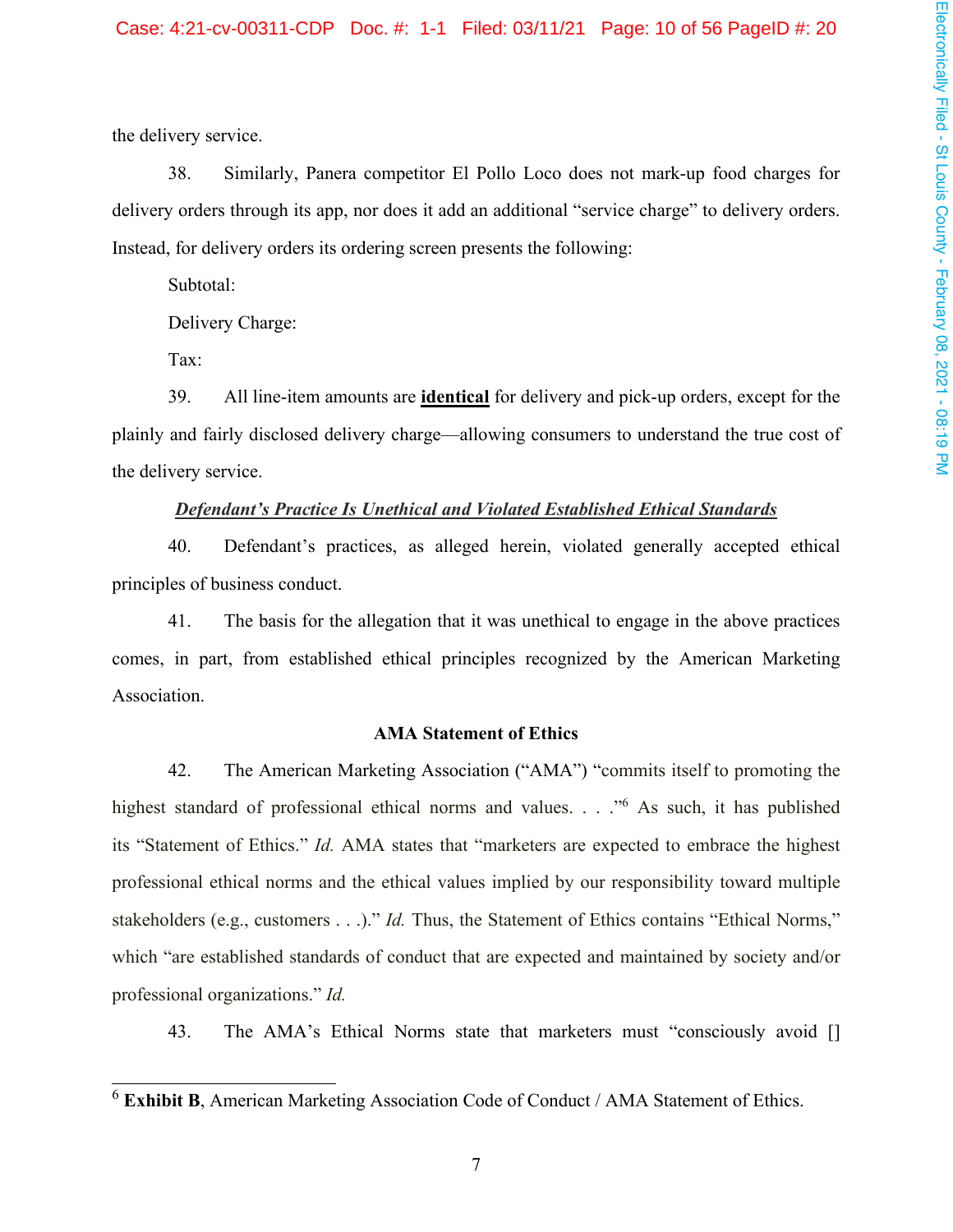### Case: 4:21-cv-00311-CDP Doc. #: 1-1 Filed: 03/11/21 Page: 11 of 56 PageID #: 21

harmful actions and omissions," "striv[e] for good faith and fair dealing," "avoid [] deception in ... pricing, communication, and delivery of distribution," and affirm "core values" of honesty, ... . fairness [and] transparency."  $Id$ .

44. By failing to disclose to consumers that the cost of delivery is more than \$4 and/or by failing to disclose that Panera marks up its food prices based on if a food item is ordered in person or for pick up verses via their delivery service, and/or by misrepresenting the true cost to have Panera food delivered, Defendant violated these Ethical Norms because, among other reasons, it did not strive (nor achieve) good faith and fair dealing and did not affirm the core values of honesty, fairness and transparency.

The AMA has also published "Ethical Values," which "represent the collective" 45. conception of what communities find desirable, important and morally proper." Id. These Ethical Values include honesty and "[h]onoring our explicit and implicit commitments and promises."

46. By charging consumers more than the \$4 advertised price to have Panera food delivered, Defendant violated the aforementioned Ethical Values, because, among other reasons, it did not honor its explicit and implicit commitments and promises.

#### F. **Plaintiff's Experience**

47. Plaintiff used the Panera app to make a purchase of food on October 28, 2020, in the total amount of \$46.33.

48. When using the app, and prior to placing her order, the Panera app stated that the Delivery Fee was \$4.

49. However, the cost of the food ordered by Plaintiff bore a hidden delivery fee markup, in the form of food prices inflated by 5%-7%.

50. Upon information and belief, had Plaintiff ordered the same food and picked it up, there should have been a difference in price of \$4. Instead, Plaintiff paid more than \$4 to have the same Panera food delivered to her.

Upon information and belief, this hidden markup is assessed only on delivery orders 51. like the one made by Plaintiff and would not have been assessed to Plaintiff had she picked up her

 $8\,$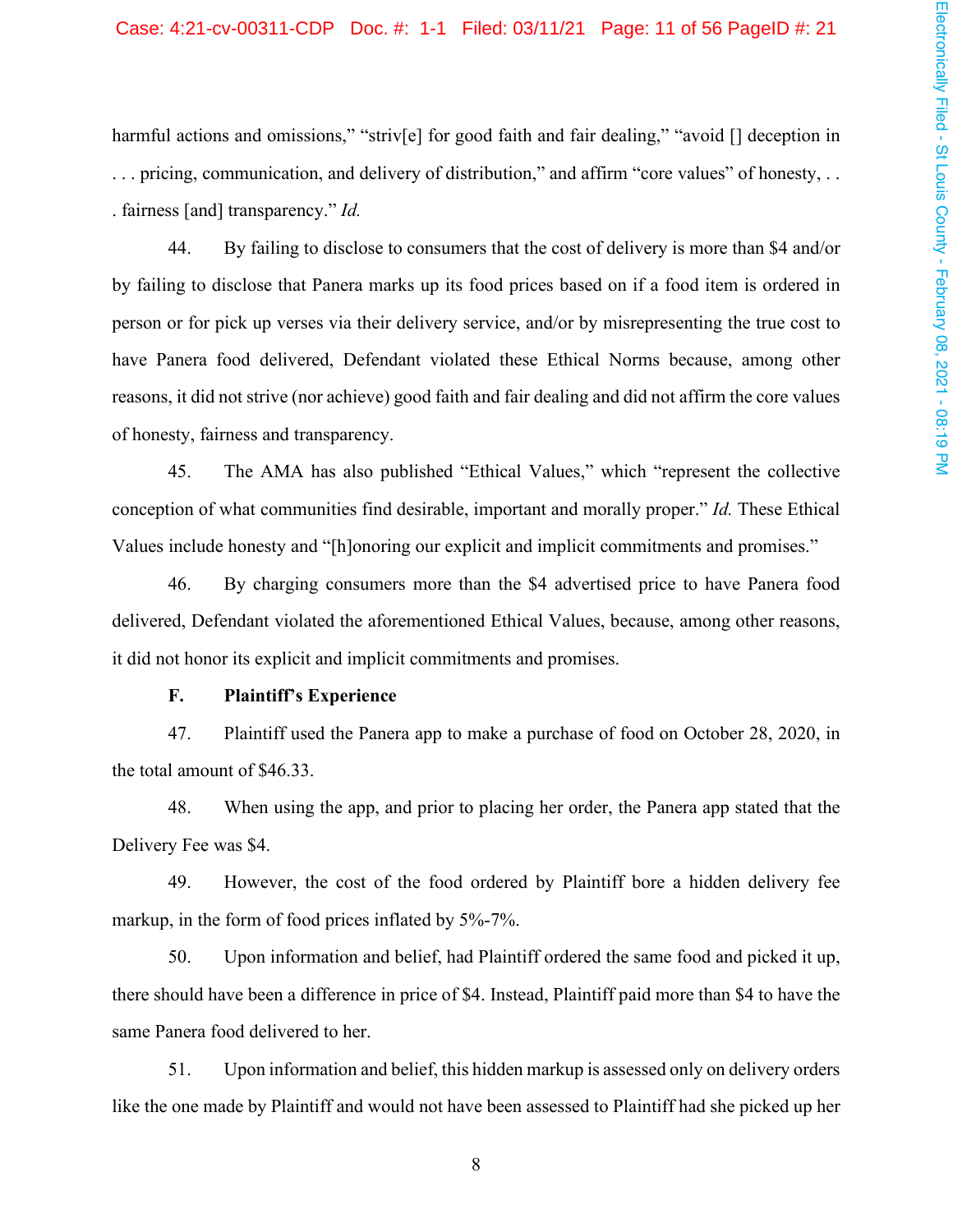order in person from the Panera location.

52. Plaintiff would not have made the purchase if she had known the Panera delivery fee was not actually \$4.

If she had known the true delivery fee, she would have chosen another method for 53. receiving food from Panera or ordered food from another provider.

#### **CLASS ALLEGATIONS**

54. Plaintiff brings this action on behalf of herself and a Class of similarly situated persons defined as follows:

All consumers in California who, within the applicable statute of limitations preceding the filing of this action to the date of class certification, ordered food delivery through the Panera mobile app or website, and were assessed higher delivery charges than represented.

55. Excluded from the Class are Defendant, any entities in which they have a controlling interest, any of their parents, subsidiaries, affiliates, officers, directors, employees and members of such persons' immediate families, and the presiding  $iude(s)$  in this case, and their staff.

56. Plaintiff reserves the right to expand, limit, modify, or amend this class definition, including the addition of one or more subclasses, in connection with Plaintiff's motion for class certification, or at any other time, based upon, *inter alia*, changing circumstances and/or new facts obtained during discovery.

57. **Numerosity:** At this time, Plaintiff does not know the exact size of the Class; however, due to the nature of the trade and commerce involved, Plaintiff believes that the Class members are well into the hundreds, and thus are so numerous that joinder of all members is impractical. The number and identities of Class members is administratively feasible and can be determined through appropriate discovery in the possession of the Defendant.

58. **Commonality and Predominance:** There are questions of law or fact common to the Class, such that there is a well-defined community of interest among the members of the classes. These questions predominate over questions that may affect only individual members of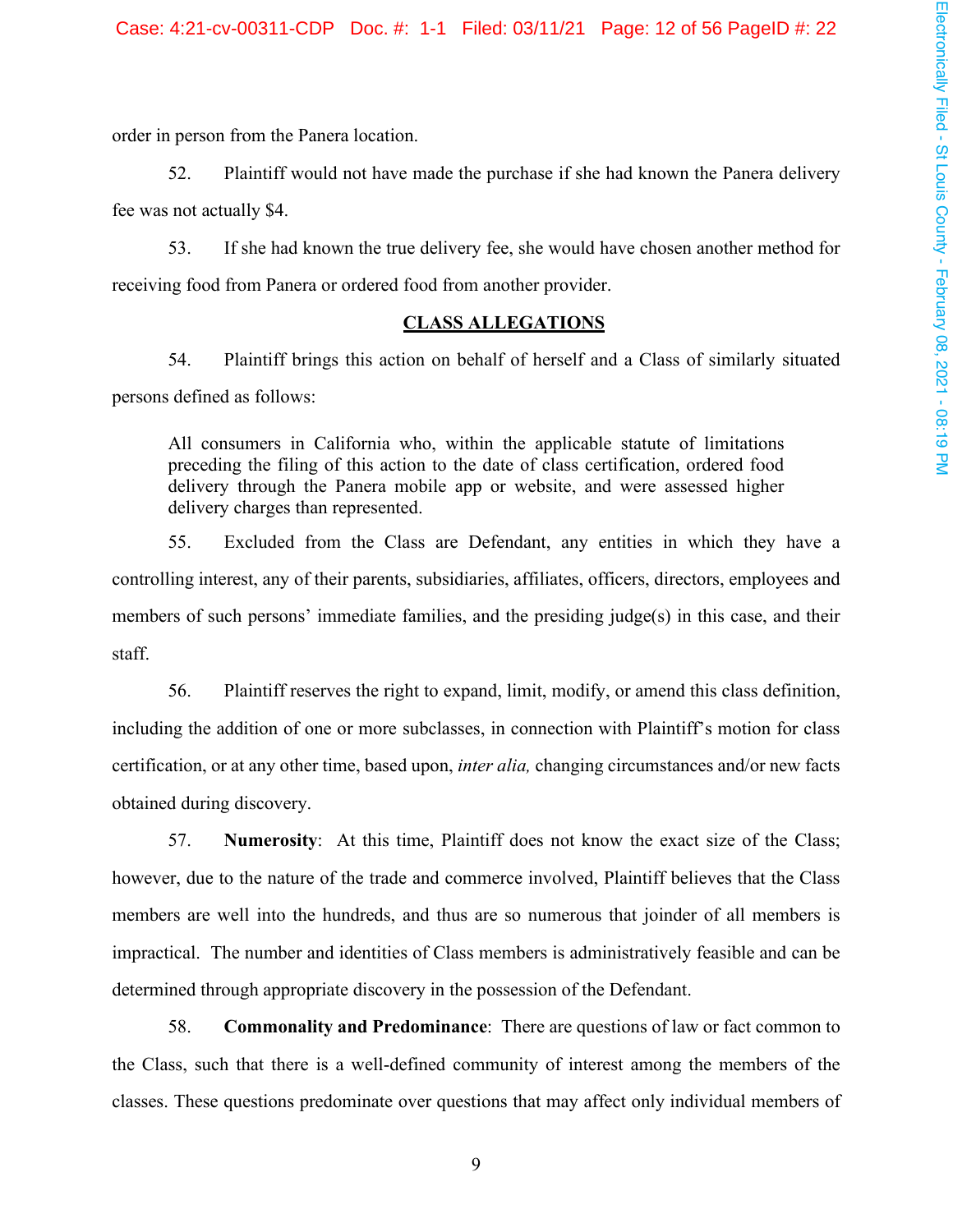the classes because Panera has acted on grounds generally applicable to the classes. Such common legal or factual questions include, but are not limited to, the following:

Whether during the class period, Defendant unfairly, unethically, unlawfully, a. and/or deceptively represented a flat fee delivery charge on food deliveries ordered through the Panera website and mobile application;

 $\mathbf b$ . Whether Defendant's alleged misconduct misled, had the tendency to mislead consumers;

Whether Defendant engaged in unfair, unlawful, and/or fraudulent business  $c.$ practices under the laws asserted;

d. Whether Defendant's alleged conduct constitutes violations of the laws asserted;

Whether Defendant's omissions and/or misrepresentations were material; e.

f. Whether Plaintiff and members of the Class were harmed by Defendant's omissions and/or misrepresentations;

Though expressly disclaiming damages under Consumers Legal Remedies Act g. (CLRA), California Civil Code § 1750, et seq., whether Plaintiff and the Class are entitled to actual, compensatory, and/or nominal damages, and the proper measure thereof;

h. Whether an injunction is necessary to prevent Defendant from continuing to deceptively represent flat fee, low-cost delivery on food deliveries ordered through the Panera website and mobile app.

59. **Typicality:** Like Plaintiff, many other consumers ordered food for delivery from Panera's website or mobile app, believing delivery to be flat, low-cost based on Defendant's representations. Plaintiff's claims are typical of the claims of the Class because Plaintiff and each Class member was injured by Defendant's false representations about the true nature of the delivery fee. Plaintiff and the Class have suffered the same or similar injury as a result of Defendant's false, deceptive and misleading representations. Plaintiff's claims and the claims of members of the Class emanate from the same legal theory, Plaintiff's claims are typical of the claims of the Class, and, therefore, class treatment is appropriate.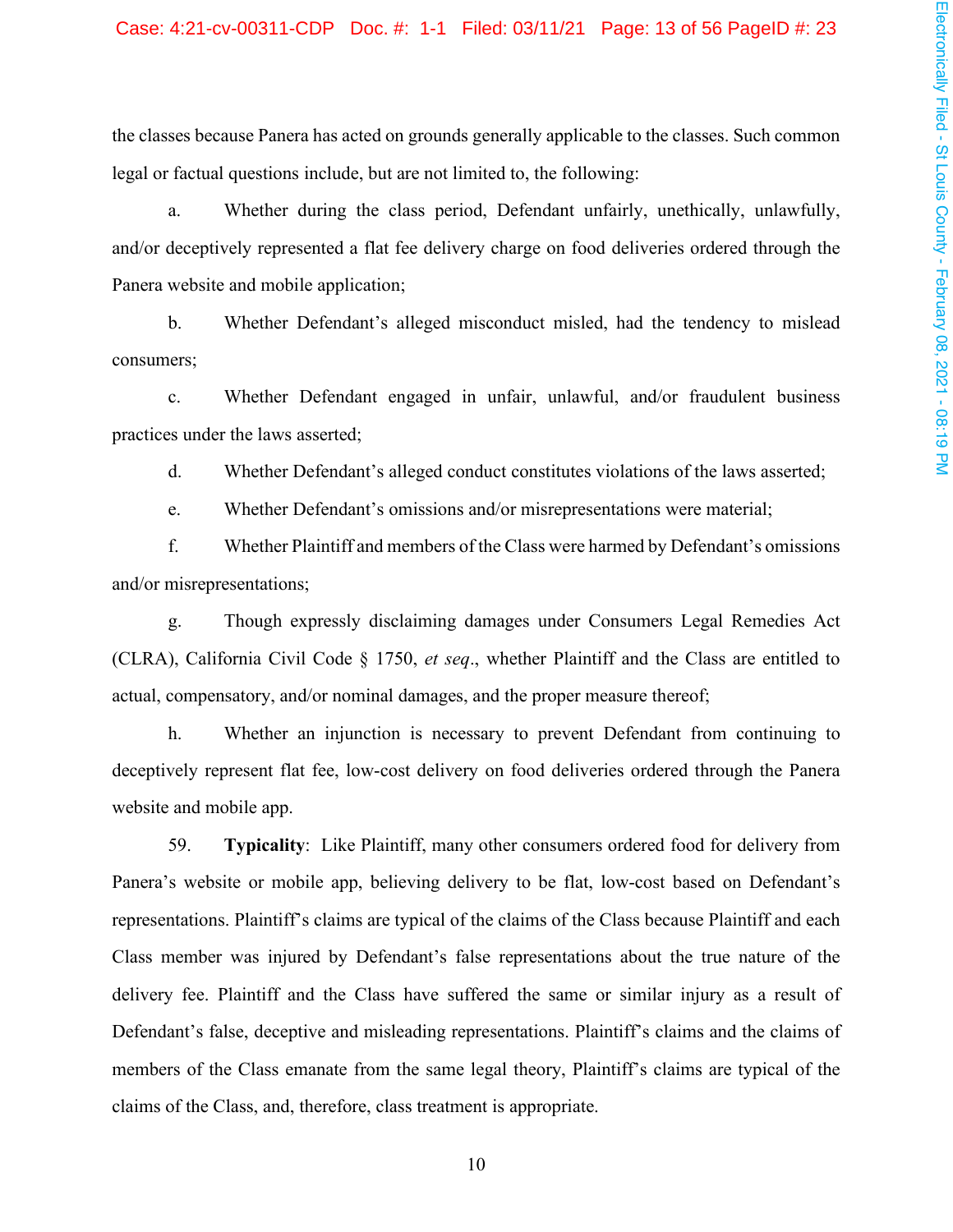60. Adequacy of Representation: Plaintiff is more than an adequate representative of the Class in that Plaintiff placed a Panera order for delivery and has suffered damages as a result of Panera's unfair, unethical, unlawful, fraudulent, and/or deceptive conduct. In addition:

- a) Plaintiff is committed to the vigorous prosecution of this action on behalf of herself and all others similarly situated and has retained competent counsel experienced in the prosecution of consumer class actions;
- b) Plaint iff will fairly and adequately represent the interests of the Class and does not have any interests adverse to those of the Class.
- c) Plaintiff anticipates no difficulty in the management of this litigation as a class action; and
- d) Plaintiff's legal counsel has the financial and legal resources to meet the substantial costs and legal issues associated with this type of litigation.

61. It is impracticable to bring members' of the Classes individual claims before the Court. Class treatment permits a large number of similarly situated persons or entities to prosecute their common claims in a single forum simultaneously, efficiently and without the unnecessary duplication of evidence, effort, expense, or the possibility of inconsistent or contradictory judgments that numerous individual actions would engender. The benefits of the class mechanism, including providing injured persons or entities with a method for obtaining redress on claims that might not be practicable to pursue individually, substantially outweigh any difficulties that may arise in the management of this class action.

62. Defendant has acted or refused to act on grounds generally applicable to the Class, thereby making appropriate final injunctive and equitable relief with respect to the Class as a whole. Plaintiff remains interested in ordering food for delivery through Panera's website and mobile app; there is no way for them to know when or if Defendant will cease deceptively misrepresenting the cost of delivery.

63. Specifically, Defendant should be ordered to cease from representing their delivery service as flat, low-cost and to disclose the true nature of their mark-ups.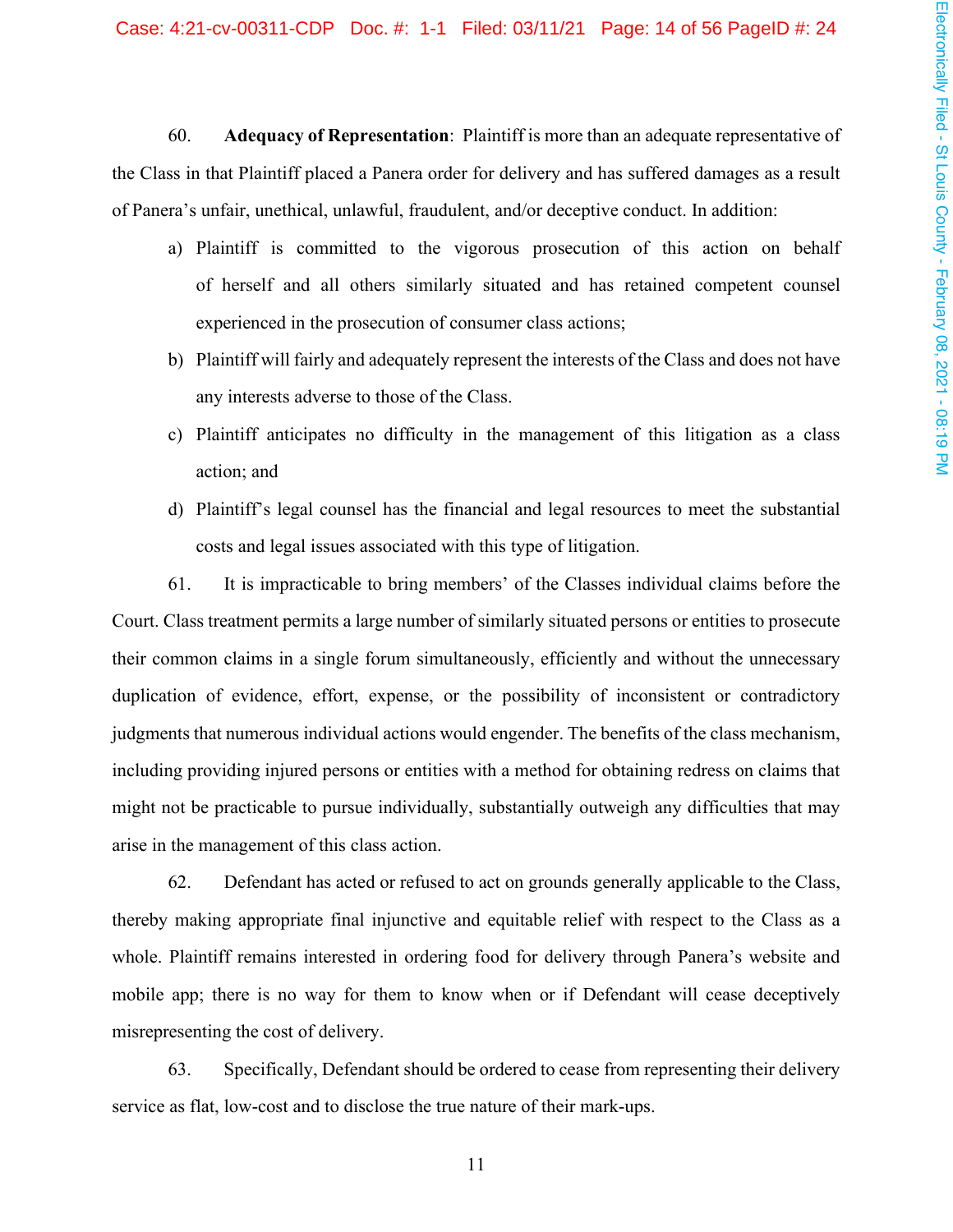64. Defendant's ongoing and systematic practices make declaratory relief with respect to the Class appropriate.

65. A class action is the superior method for fair and efficient adjudication of the controversy. The likelihood that individual members of the Class will prosecute separate actions is remote due to the extensive time and considerable expense necessary to conduct such litigation, especially when compared to the relatively modest amount of monetary, injunctive, and equitable relief at issue for each individual Class member.

#### **CAUSES OF ACTION**

#### **FIRST CLAIM FOR RELIEF**

#### Violation of California's Unfair Competition Law ("UCL")

## Cal. Bus. & Prof. Code § 17200, et seq.

66. Plaintiff incorporates the preceding allegations by reference as if fully set forth herein.

67. California Business & Professions Code  $\S$  17200 prohibits acts of "unfair competition," including any "unlawful, unfair or fraudulent business act or practice."

68. Panera's deceptive conduct related to material omissions and/or material misrepresentations that it provides a flat fee, low cost delivery charge on food deliveries ordered through its website and mobile app violates each of the statute's "unfair," "unlawful," and "fraudulent" prongs.

69. The UCL imposes strict liability. Plaintiff need not prove that Panera intentionally or negligently engaged in unlawful, unfair, or fraudulent business practices—but only that such practices occurred.

70. A business act or practice is "unfair" under the UCL if it offends an established public policy or is immoral, unethical, oppressive, unscrupulous, or substantially injurious to consumers, and that unfairness is determined by weighing the reasons, justifications, and motives of the practice against the gravity of the harm to the alleged victims.

71. Defendant's practices as described herein are (a) immoral, unethical, oppressive,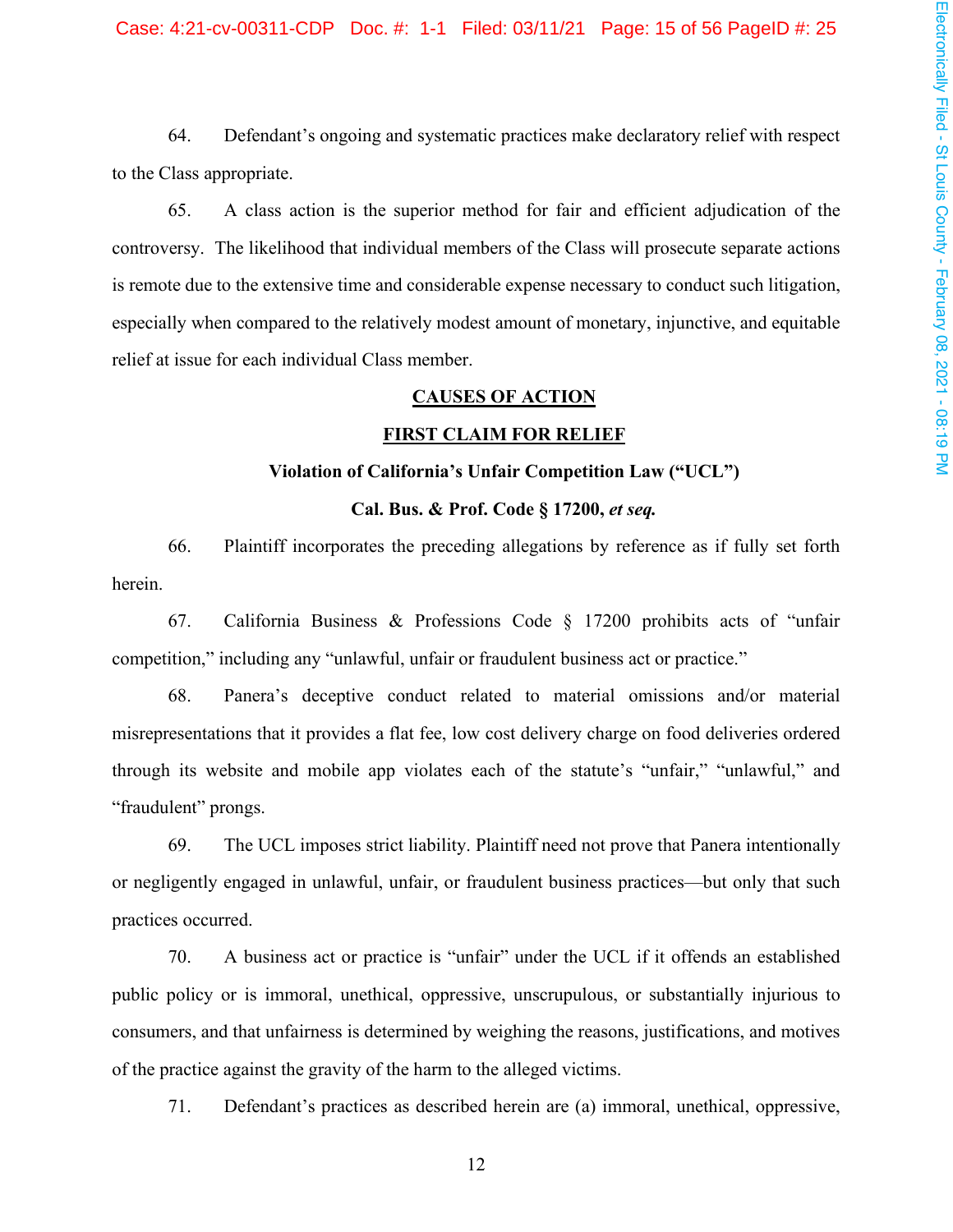#### Case: 4:21-cv-00311-CDP Doc. #: 1-1 Filed: 03/11/21 Page: 16 of 56 PageID #: 26

and/or unscrupulous and violate established public policy as recognized by, *inter alia*, the American Marketing Association; and (b) cause injury to consumers which outweigh any purported benefits or utility.

A business act or practice is "fraudulent" under the UCL if it is likely to deceive 72. members of the public.

73. Defendant's practices, as described herein, constitute "fraudulent" business practices in violation of the UCL because, among other things, they are likely to deceive reasonable consumers, who expect that cost to have Panera food delivered is fully disclosed and reflected in the represented delivery fee. On the media on which Defendant communicated to consumer as they were ordering food for delivery, Defendant concealed the material fact that the cost to have Panera food delivered exceeds the \$4 represented and that it maintained a different, less expensive food price list for food ordered for in person dining or for in person pick up.

74. A business act or practice is "unlawful" under the UCL if it violates any other law or regulation.

Among other statutes, laws, and/or regulations, Defendant's acts and practices 75. violate the following statutes, laws, and/or regulations:

- (a) Violating Cal. Civ. Code  $\S 1750$ , et seq.;
- (b) Engaging in conduct in which the gravity of harm to Plaintiff and the Class outweighs the utility of the Defendant's conduct; and/or
- (c) Engaging in acts and/or practices and/or omissions that are immoral, unethical, oppressive, and/or unscrupulous and causes injury to consumers which outweigh its benefits.

76. Panera committed unfair and fraudulent business acts and practices in violation of Cal. Bus. & Prof. Code § 17200, et seq., by affirmatively and knowingly misrepresenting on its website and mobile app that it provides flat fee, low cost delivery charge for food orders, when, in reality, it hides delivery charges through hidden food markup applied exclusively to delivery orders.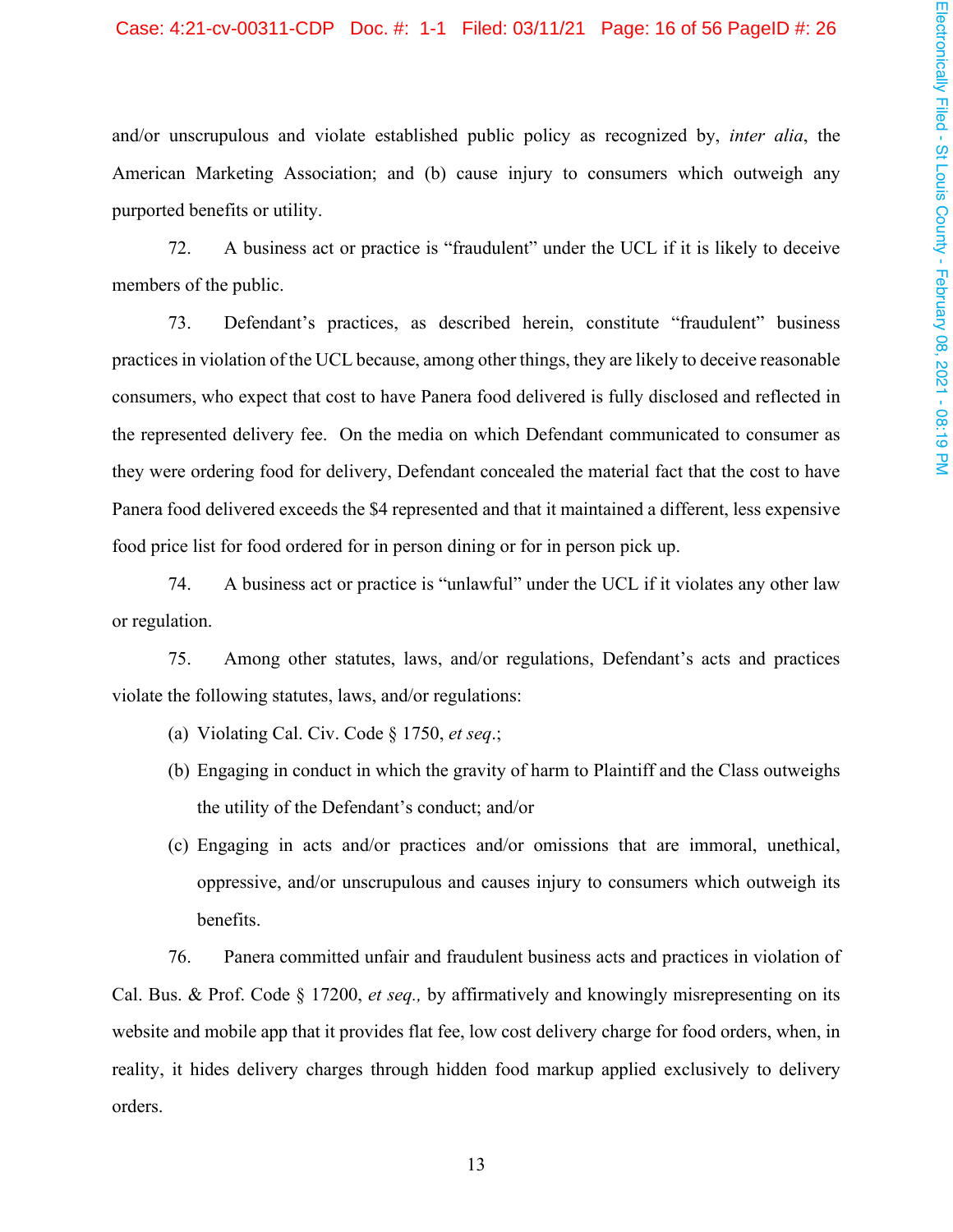## Case: 4:21-cv-00311-CDP Doc. #: 1-1 Filed: 03/11/21 Page: 17 of 56 PageID #: 27

77. Defendant's acts and practices offend an established public policy of fee transparency in the marketplace, and constitute immoral, unethical, oppressive, and unscrupulous activities that are substantially injurious to consumers.

78. The harm to Plaintiff and the Class outweighs the utility of Defendant's practices. There were reasonably available alternatives to further Defendant's legitimate business interests, other than the misleading and deceptive conduct described herein.

79. Defendant's conduct also constitutes an "unlawful" act under the UCL because, as detailed in Plaintiff's Second Claim for Relief below, it also constitutes a violation of sections  $1770(a)(5)$ ,  $(a)(9)$ ,  $(a)(14)$ ,  $(a)(16)$ , and/or  $(a)(19)$  of the California Consumer Legal Remedies Act ("CLRA"), Cal. Civ. Code § 1750, et seq., infra, in that Panera deceptively represents that it provides a flat fee, low cost delivery charge for food orders made on its website or mobile app; in reality, however, this marketing message is false because Panera's use of the delivery service causes an increase in food prices.

80. Panera's business practices have misled Plaintiff and the proposed Class and will continue to mislead them in the future.

81. Plaintiff relied on Defendant's misrepresentations about the falsely advertised cost of delivery in choosing to utilize the Panera food delivery service in ordering food from Defendant's website or mobile app.

82. By falsely marketing flat, low-cost delivery, Panera deceived Plaintiff and Class members into making online / mobile app food purchases they otherwise would not make.

83. Had Plaintiff known the truth of the delivery service fee, *i.e.*, that Panera's hidden food markups were in all reality "delivery fees," she would have chosen another method for receiving food from Panera or ordered food from another provider.

84. As a direct and proximate result of Panera's unfair, fraudulent, and/or unlawful practices, Plaintiff and Class members suffered and will continue to suffer actual damages. Defendant's fraudulent conduct is ongoing and present a continuing threat to Class members that they will be deceived into ordering food for delivery under the false belief that delivery is \$4.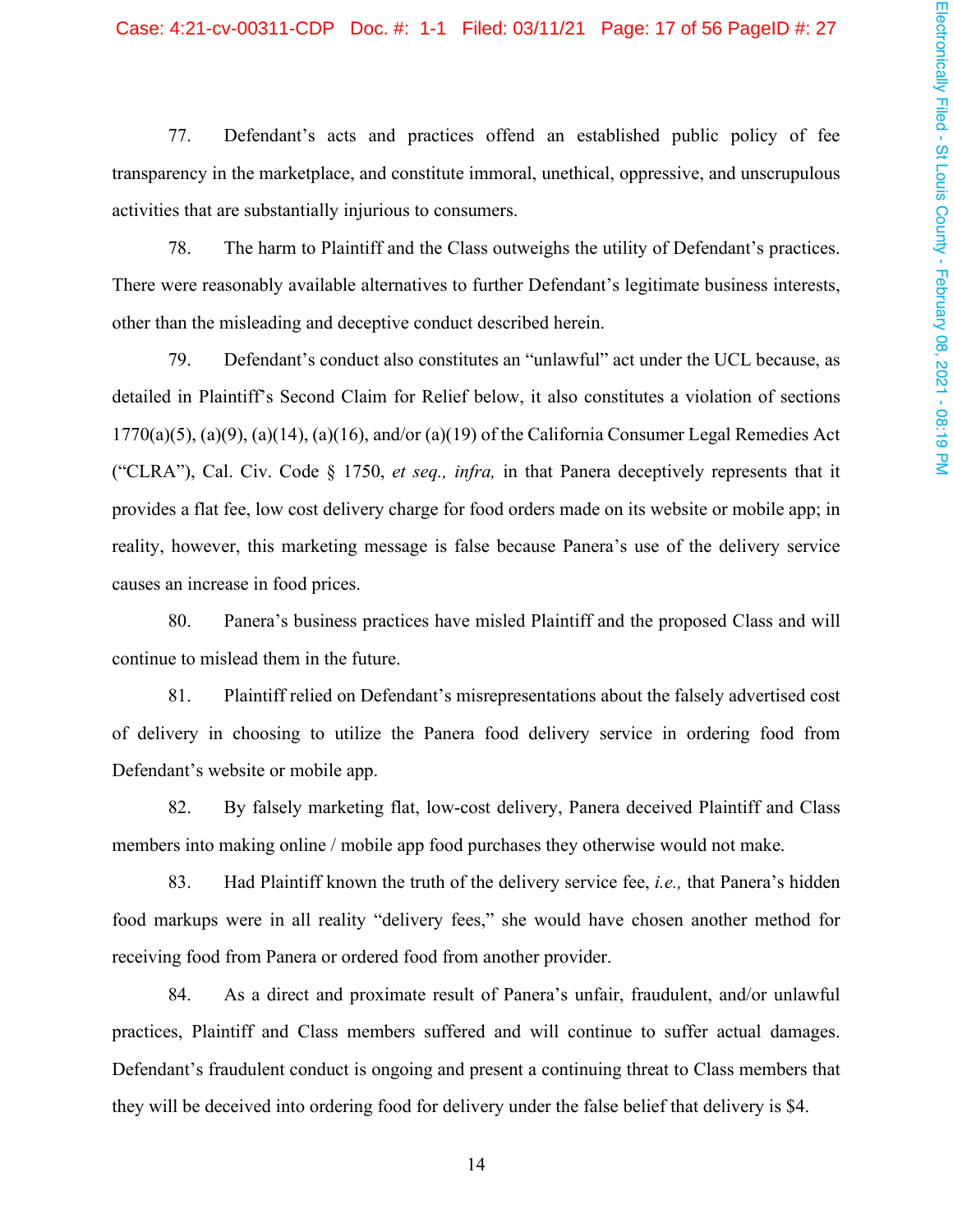85. As a result of its unfair, fraudulent, and unlawful conduct, Panera has been unjustly enriched and should be required to disgorge its unjust profits and make restitution to Plaintiff and Class members pursuant to Cal. Bus. & Prof. Code § 17203 and 17204.

# **SECOND CLAIM FOR RELIEF**

#### Violation of California's Consumer Legal Remedies Act ("CLRA")

## Cal. Civ. Code § 1750, et seq.

86. Plaintiff incorporates the preceding allegations by reference as if fully set forth herein.

87. This cause of action is brought pursuant to the Consumers Legal Remedies Act (CLRA), California Civil Code § 1750, et seq.

88. Plaintiff has filed concurrently with Plaintiff's Petition Plaintiff's declaration of venue required by Civil Code Section 1780(d), which is attached hereto as Exhibit A.

89. Plaintiff and each member of the proposed Class are "consumers" as defined by California Civil Code § 1761(d).

90. Defendant's sale of food products to consumers for delivery ordered through its website and mobile app were "transactions" within the meaning of California Civil Code §  $1761(e)$ .

91. Defendant's mobile app and/or online delivery service utilized by Plaintiff and the Class is a "service" within the meaning of California Civil Code  $\S 1761(b)$ .

92. The food products purchased by Plaintiff and the Class are "goods" within the meaning of California Civil Code  $\S 1761(a)$ .

93. Defendant violated and continues to violate the CLRA by engaging in the following practices proscribed by California Civil Code  $\S 1770(a)$  in transactions with Plaintiff and the Class which were intended to result in, and did result in, the sale of Panera food orders for delivery:

a. "Representing that goods or services have . . . characteristics . . . that they do not have"  $(a)(5)$ ;

"Advertising goods or services with intent not to sell them as advertised" (a)(9);  $\mathbf b$ .

15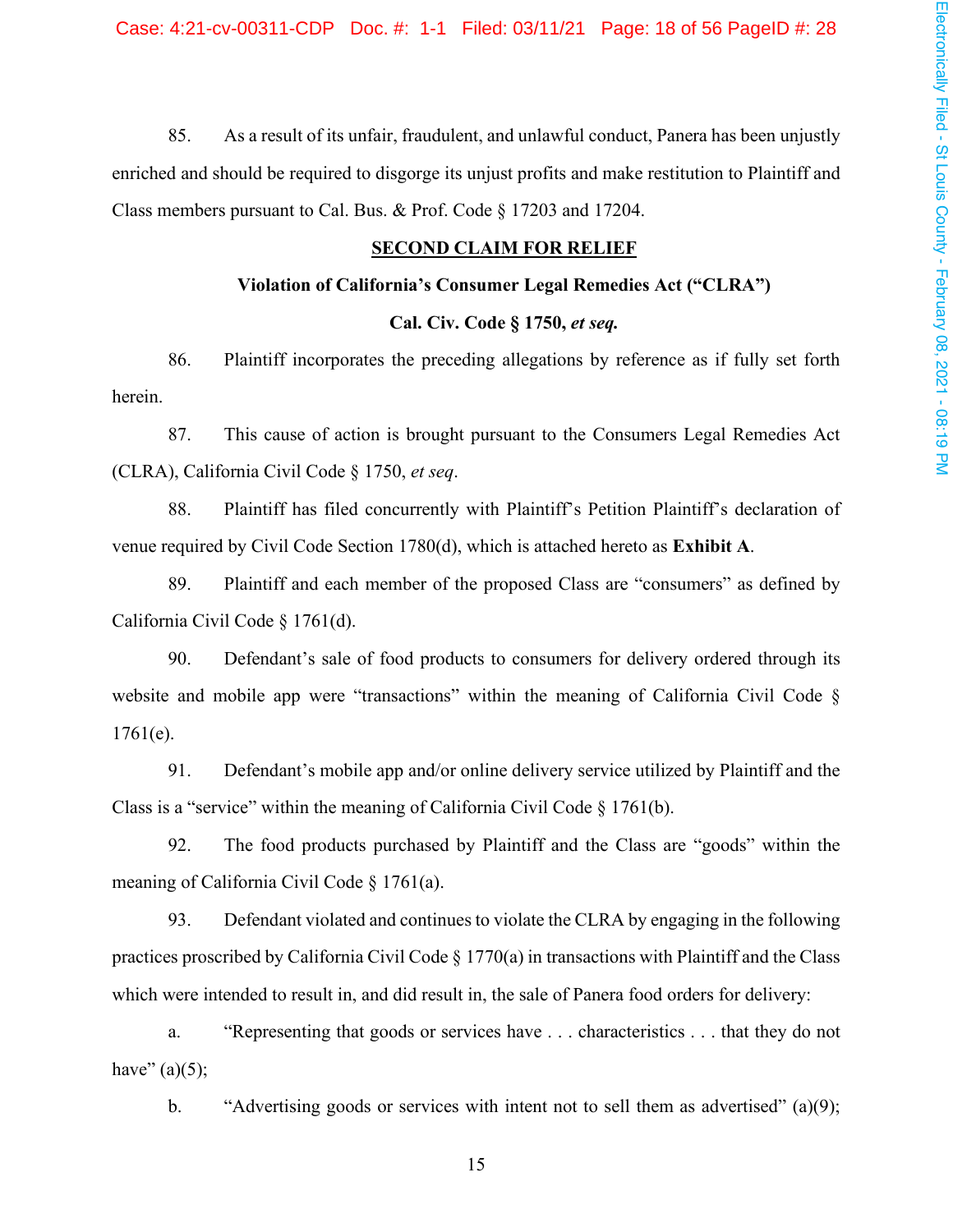#### Case: 4:21-cv-00311-CDP Doc. #: 1-1 Filed: 03/11/21 Page: 19 of 56 PageID #: 29

and/or

"Representing that a transaction confers or involves rights, remedies, or obligations  $\mathbf{c}$ . that it does not have or involve"  $(a)(14)$ ;

d. "Representing that the subject of a transaction has been supplied in accordance with a previous representation when it has not" (a)(16);

Inserting an unconscionable provision in the contract (a)(19); and/or e.

f. For other such violations of the CLRA that discovery will uncover.

94. Specifically, Panera violates each of these provisions by advertising to customers that use of its delivery service is a flat fee, but this is false because Defendant imposes hidden delivery charges to consumers through secretly marking up food items applied exclusively for delivery orders.

95. Furthermore, Defendant's practices violate  $(a)(19)$  as well because they are unconscionable in that they violate established ethical standards.

96. At no time does Panera disclose the true nature of its delivery fee to consumers; instead, it repeatedly conceals and misrepresents this material information at several steps of the transaction process.

97. Under the CLRA, a plaintiff may without prior notification file a complaint alleging violations of the CLRA that seeks injunctive relief only. Then, if the Defendant does not remedy the CLRA violations within 30 days of notification, Plaintiff may amend Plaintiff's CLRA causes of action without leave of court to add claims for damages.

98. Plaintiff, individually and as a member of the Class, has no adequate remedy at law for the future unlawful acts, methods, or practices as set forth above.

99. Pursuant to  $\S$  1782(a) of the CLRA, Plaintiff's counsel notified Defendant in writing by certified mail of the particular violations of §1770 of the CLRA and demanded that it rectify the problems associated with the actions detailed above and give notice to all affected consumers of Defendant's intent to act.

If Defendant fails to respond to Plaintiff's letter or agree to rectify the problems 100.

16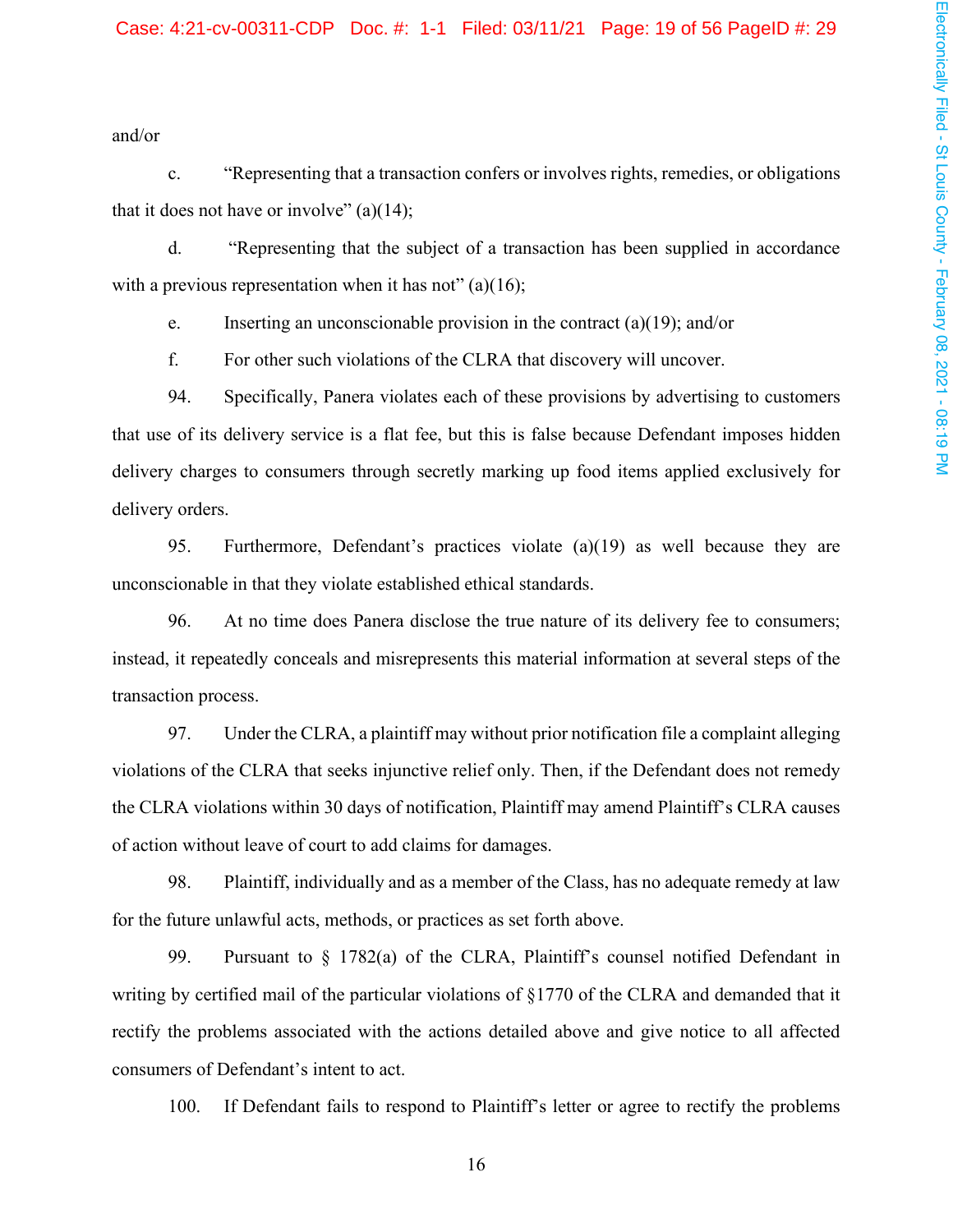associated with the actions detailed above and give notice to all affected consumers within 30 days of the date of written notice, as proscribed by §1782, Plaintiff will move to amend Plaintiff's Petition to pursue claims for actual and statutory damages, as appropriate against Defendant.

101. By reason of the foregoing, Defendant's unlawful methods, acts, or practices as described herein have caused damage to Plaintiff and the Class Members, entitling them to injunctive relief.

As to this cause of action, at this time, Plaintiff seeks only injunctive relief. 102.

# **THIRD CLAIM FOR RELIEF**

#### Violation of the Missouri Merchandising Practices Act ("MMPA"),

# **MO. REV. STAT. § 407.020**

 $103.$ Plaintiff incorporates the preceding allegations by reference as if fully set forth herein.

104. The Missouri Merchandising Practices Act ("MMPA"), Mo. Rev. Stat. § 407.020, states in relevant part:

> The act, use or employment by any person of any deception, fraud, false pretense, false promise, misrepresentation, unfair practice or the concealment, suppression, or omission of any material fact in connection with the sale or advertisement of any merchandise in trade or commerce . . . is declared to be an unlawful practice.

Defendant is a "person" within the meaning of the Missouri Merchandising 105. Practices Act, Mo. Rev. Stat 407.010(4).

106. The MMPA defines "merchandise" as any objects, wares, goods, commodities, intangibles, real estate, or services. Mo. Rev. Stat. § 407.010. Thus, the food delivery service that the Defendant provides to its customers are merchandise.

Defendant's website is an "advertisement" as that term is defined by Missouri 107. regulations. Mo. Code Regs. Tit.  $15, 60-7.020(1)(A)$ .

In providing food delivery services to its customers, Defendant is engaging in the 108. sale of merchandise in trade or commerce.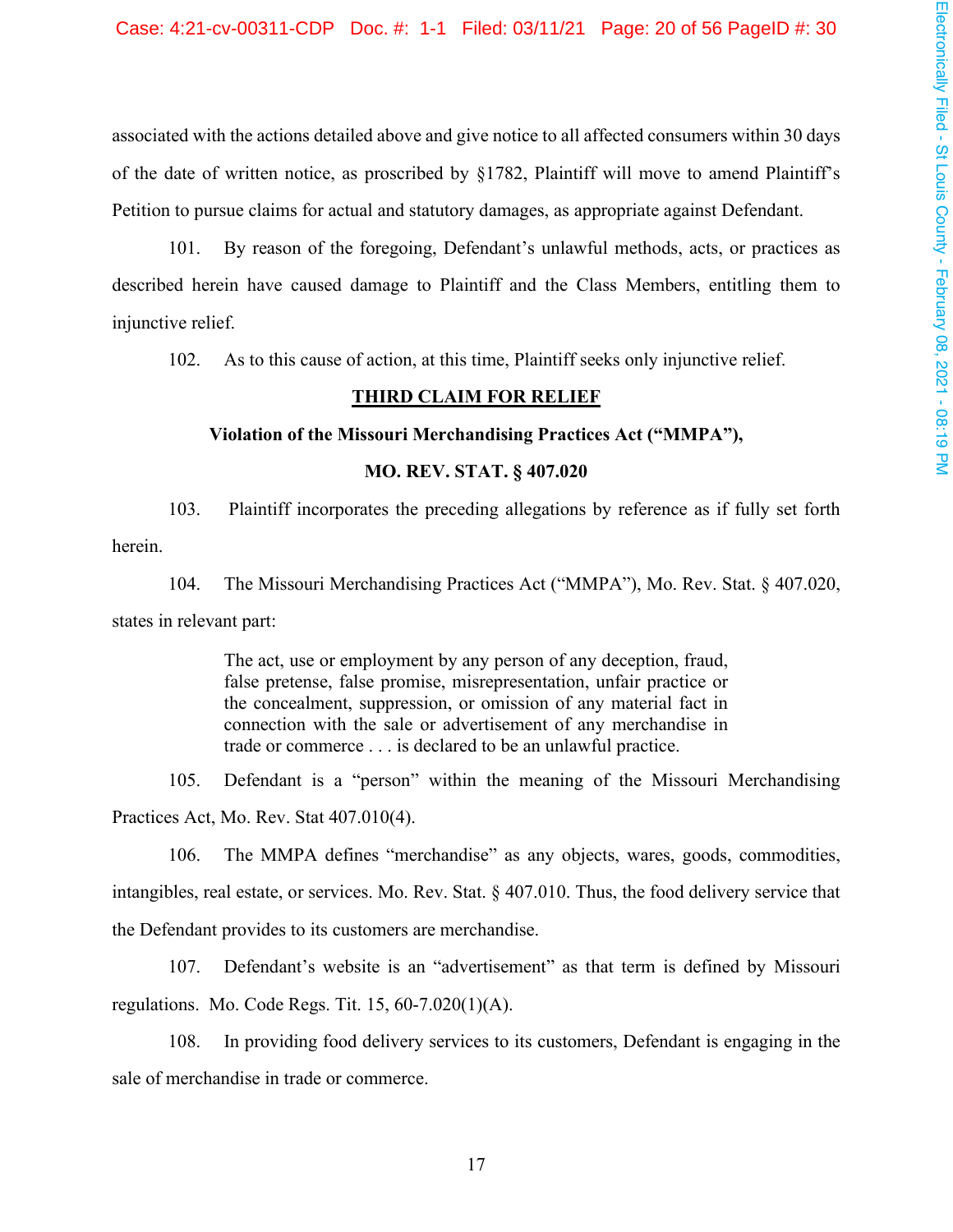#### Case: 4:21-cv-00311-CDP Doc. #: 1-1 Filed: 03/11/21 Page: 21 of 56 PageID #: 31

109. The actions of Defendant alleged herein violated, and continue to violate, the Missouri Merchandising Practices Act because they constitute unfair practices, deception, fraud, false promise, misrepresentation, and/or the concealment, suppression, and/or omission of material fact in the connection with the sale or advertisement of any merchandise in trade or commerce.

110. The Missouri Attorney General has promulgated regulations defining the meaning of unfair practice as used in the MMPA. Missouri regulations define "unfair practice" pursuant to the MMPA as any practice that "[o]ffends any public policy as it has been established ... by the Federal Trade Commissions ... or [i]s unethical ... [and] [p] resents a risk of, or causes, substantial injury to consumers." Mo. Code Regs. Tit. 15, 60-8.020.

111. Missouri case law provides that the MMPA's "literal words cover every practice" imaginable and every unfairness to whatever degree." Conway v. CitiMortgage, Inc., 438 S.W.3d 410, 416 (Mo. 2014) (quoting Ports Petroleum Co., Inc. of Ohio v. Nixon, 37 S.W.3d 237, 240 (Mo. banc 2001). Furthermore, the statute's "plain and ordinary meaning of the words themselves . . . are unrestricted, all-encompassing and exceedingly broad." *Id.* at 240.

112. Defendant's practices in charging more for shipping and delivery than what it represents and Defendant's practices in omitting that it charges more than \$4 to have its food delivered violates the MMPA because, among other things, the practices are unethical, including but not limited to violating the principles of the American Marketing Association, as set forth above.

113. Pursuant to the MMPA, Defendant has a duty not to engage in any unethical or unfair practice in connection with the sale or advertisement of any merchandise in trade or commerce. For the reasons stated herein, it breached that duty.

114. Missouri regulations also provide that "[a] seller shall not make a representation or statement of fact in an advertisement that is false or has the capacity to mislead prospective purchases." Mo. Code Regs. Tit. 15, 60-7.020(1).

115. Further, Missouri regulations provide: "It is a misrepresentation for any person in connection with the advertisement or sale of merchandise to omit to state a material fact necessary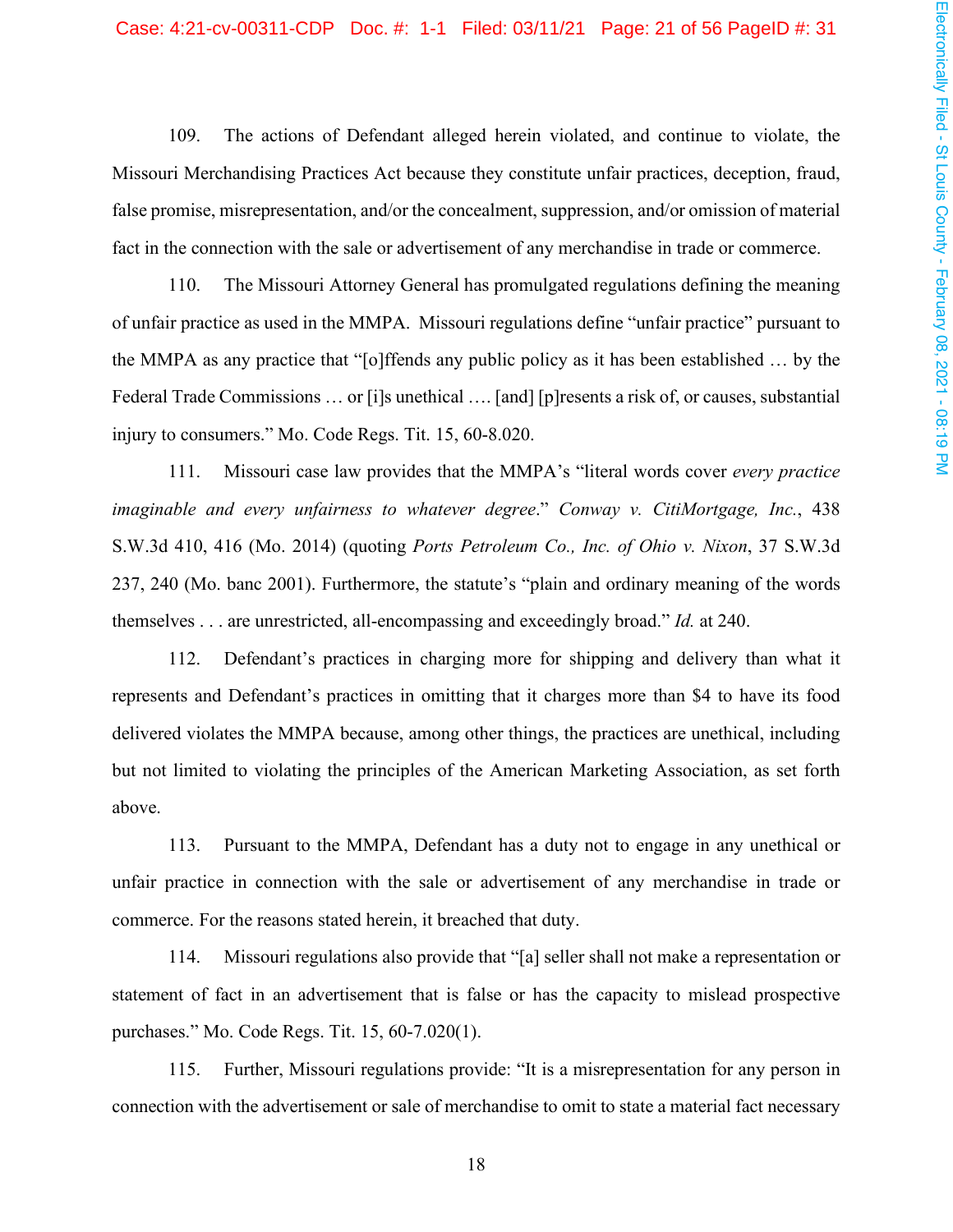in order to make statements made, in light of the circumstances under which they are made, not misleading." Mo. Code Regs. Tit. 15, 60-9.090.

116. Missouri regulations provide:

(3) Omission of a material fact is any failure by a person to disclose material facts known to him/her, or upon reasonable inquiry would be known to him/her.

(4) Reliance and intent that others rely upon such concealment, suppression or omission are not elements of concealment, suppression or omission as used in section 407.020.1., RSMo. Mo. Code Regs. Tit. 15, 60-9.110.

Defendant's practice of charging more than \$4 to have Panera food delivered is a 117. deceptive practice in violation of the MMPA because it is false or has the capacity to deceive.

Defendant's practice of charging more for delivery than the amount advertised 118. without disclosing that fact to consumers and without telling consumers that it maintains prices for food that are less expensive when opting to dine in person or pick up the food on his or her own violates the MMPA as an omission of material fact.

119. Plaintiff, on behalf of herself and all other Class members similarly situated in Missouri, is entitled to bring this action pursuant to Mo. Rev. Stat. § 407.025, which provides in relevant part that:

Any person who purchases or leases merchandise primarily for personal, family or household purposes and thereby suffers an ascertainable loss of money or property, real or personal, as a result of the use or employment by another person of a method, act or practice declared unlawful by section 407.020, may bring a private civil action in either the circuit court of the county in which the seller or lessor resides or in which the transaction complained of took place, to recover actual damages.

## $\left[\ldots\right]$

Persons entitled to bring an action pursuant to subsection 1 of this section may, if the unlawful method, act or practice has caused similar injury to numerous other persons, institute an action as representative or representatives of a class against one or more defendants as representatives of a class . . . . In any action brought pursuant to this section, the court may in its discretion order, in addition to damages, injunction or other equitable relief and reasonable attorney's fees.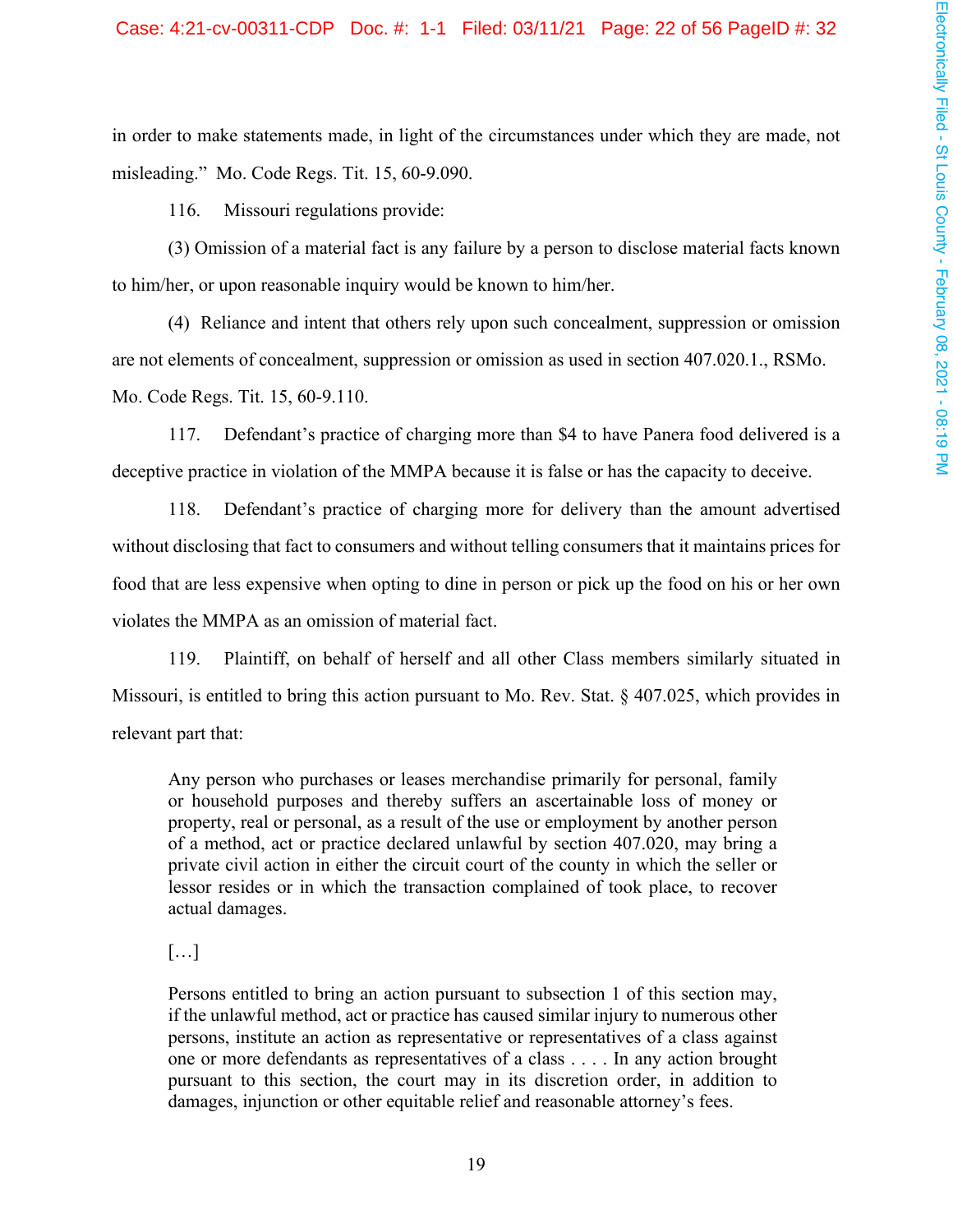120. Plaintiff and the Class have suffered ascertainable loss due to defendant's unlawful practices as described herein. Specifically, this loss is the amount that Plaintiff and the Class paid for delivery of the food in excess of the \$4 advertised. This amount is measured by at least the difference between the food prices charged when dining in person, or ordering and picking up food in person and the food prices charged when ordering food and having it delivered by Panera.

As described above, Plaintiff acted as a reasonable consumer would in light of all  $121.$ circumstances.

122. Defendant's unlawful methods, acts, and/or practices would cause a reasonable person to enter into the transaction that resulted in damages and did so cause Plaintiff, a reasonable person to enter into the transaction that resulted in damages.

Plaintiff and the Class' claims show a likelihood that Defendant's unlawful method, 123. act, and/or practice would mislead a reasonable consumer.

124. Defendant's acts and practices alleged herein have directly, foreseeably, and proximately caused loss, damages, and injury to Plaintiff and the Class in an amount to be determined at trial.

Defendant's unlawful acts and practices in violation of the MMPA were performed 125. willfully and wantonly, were outrageous, and were done in reckless indifference to the rights of Plaintiff and Class, violating the MMPA.

Injunctive relief is necessary and proper to compel Defendant to cease its violations 126. of the MMPA alleged herein. As such, in addition to damages, Plaintiff seeks such equitable relief as the Court deems necessary or proper to protect Plaintiff and the Class Members from the methods, acts, or practices declared unlawful by the MMPA.

#### **PRAYER FOR RELIEF**

WHEREFORE, Plaintiff on behalf of herself and the Class seeks judgment in an amount to be determined at trial, as follows:

For an order enjoining Defendant from continuing the unlawful practices set forth  $(a)$ above;